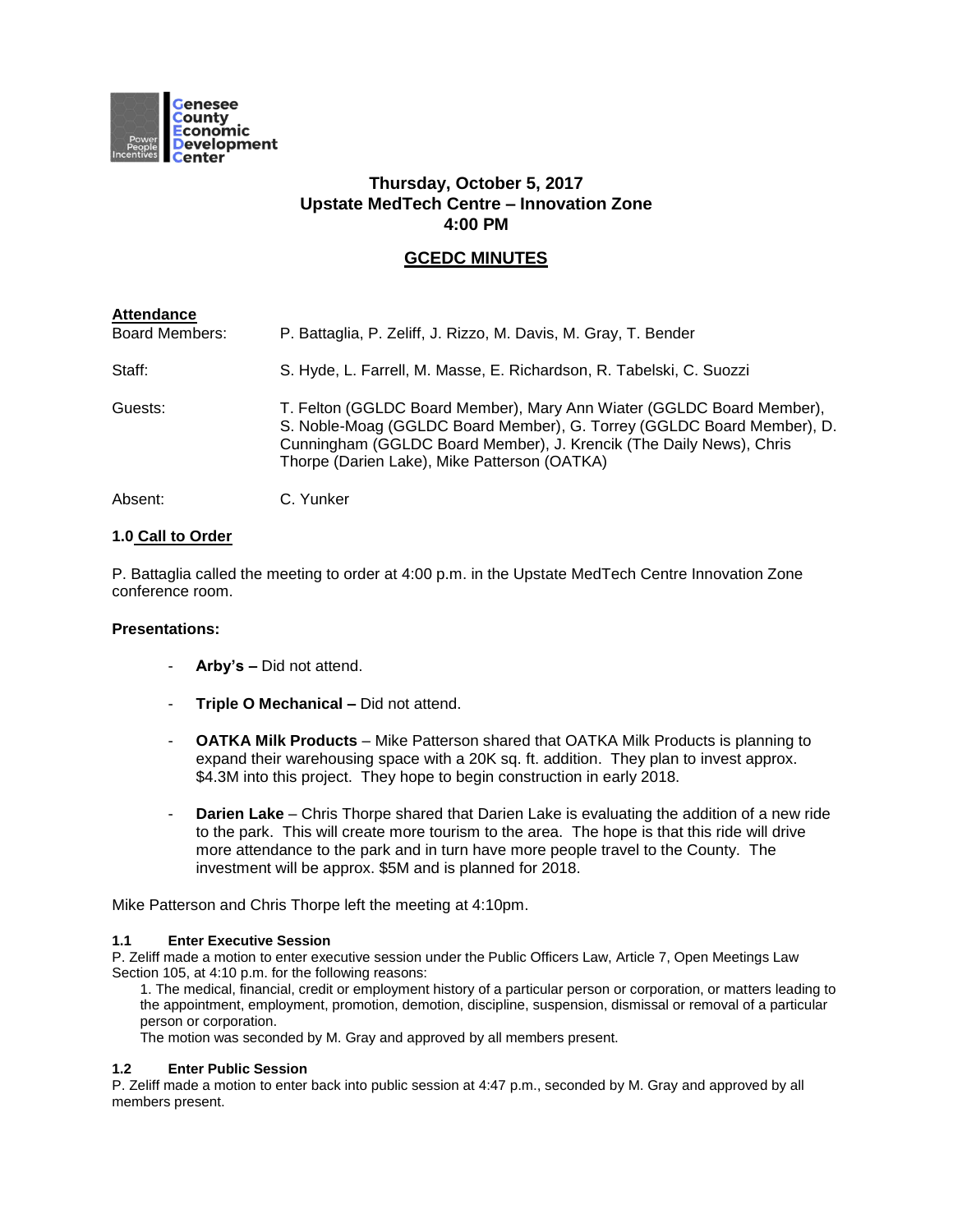### **2.0 Chairman's Report & Activities**

**2.1 Upcoming Meetings –** P. Battaglia reviewed the upcoming meeting dates with the Board. **Next Scheduled Board Meeting: Thursday, October 26th at 4:00pm** Audit & Finance Committee Meeting: Tuesday, October 24<sup>th</sup> at 8:30am STAMP Committee Meeting: Tuesday, October 24<sup>th</sup> at 10:30 am

### **2.2 Agenda Additions / Deletions / Other Business**

**P. Zeliff made a motion to add item 6.6 Electrical Substation Contract for \$245,000 to the agenda**.**; the motion was seconded by M. Gray. Roll call resulted as follows:**

| P. Battaglia - Yes |            | C. Yunker - | Absent |
|--------------------|------------|-------------|--------|
| T. Bender -        | <b>Yes</b> | P. Zeliff - | Yes    |
| M. Davis -         | Yes        | M. Gray -   | Yes    |
| J. Rizzo -         | Yes.       |             |        |

**The item was approved as presented.**

### **2.3 Minutes: September 7, 2017**

**P. Zeliff made a motion to approve the September 7, 2017 Meeting Minutes as presented; the motion was seconded by M. Davis. Roll call resulted as follows:**

J. Rizzo - Yes

P. Battaglia - Yes C. Yunker - Absent T. Bender - Yes **P. Zeliff - Yes** M. Davis - Yes M. Gray - Yes

**The item was approved as presented.**

### **3.0 Report of Management**

**3.1 212 West Main St., LLC (Arby's) – Final Resolution –** C. Suozzi shared that the company is planning to complete interior and exterior renovations along with equipment purchases estimated at \$895,000. The City of Batavia renovation project is seeking incentives from the GCEDC as a retail project. This project qualifies for IDA incentives under Section 862 of General Municipal Law (GML) due to being in a "highly distressed area" as such term is defined in Section 854 (18) of GML. The company is being offered a reduced PILOT offering specific to retail projects within the highly distressed area of the City. The company will pay into the Batavia Pathway to Prosperity (BP2) program, but will not receive benefits from this fund. The company is seeking assistance from the GCEDC with a sales tax exemption valued at approx. \$50,000, a mortgage tax exemption valued at approx. \$4,950 and a property tax abatement, based on the incremental increase in assessed value, valued at approx. \$11,631. The company plans to create 5 new jobs and retain 8 jobs.

The Board reviewed the Statement of Compliance of Project Criteria. See 'Attachment A'.

C. Suozzi asked the Board to approve Resolution No. 10/2017-01.

Resolution No. 10/2017-01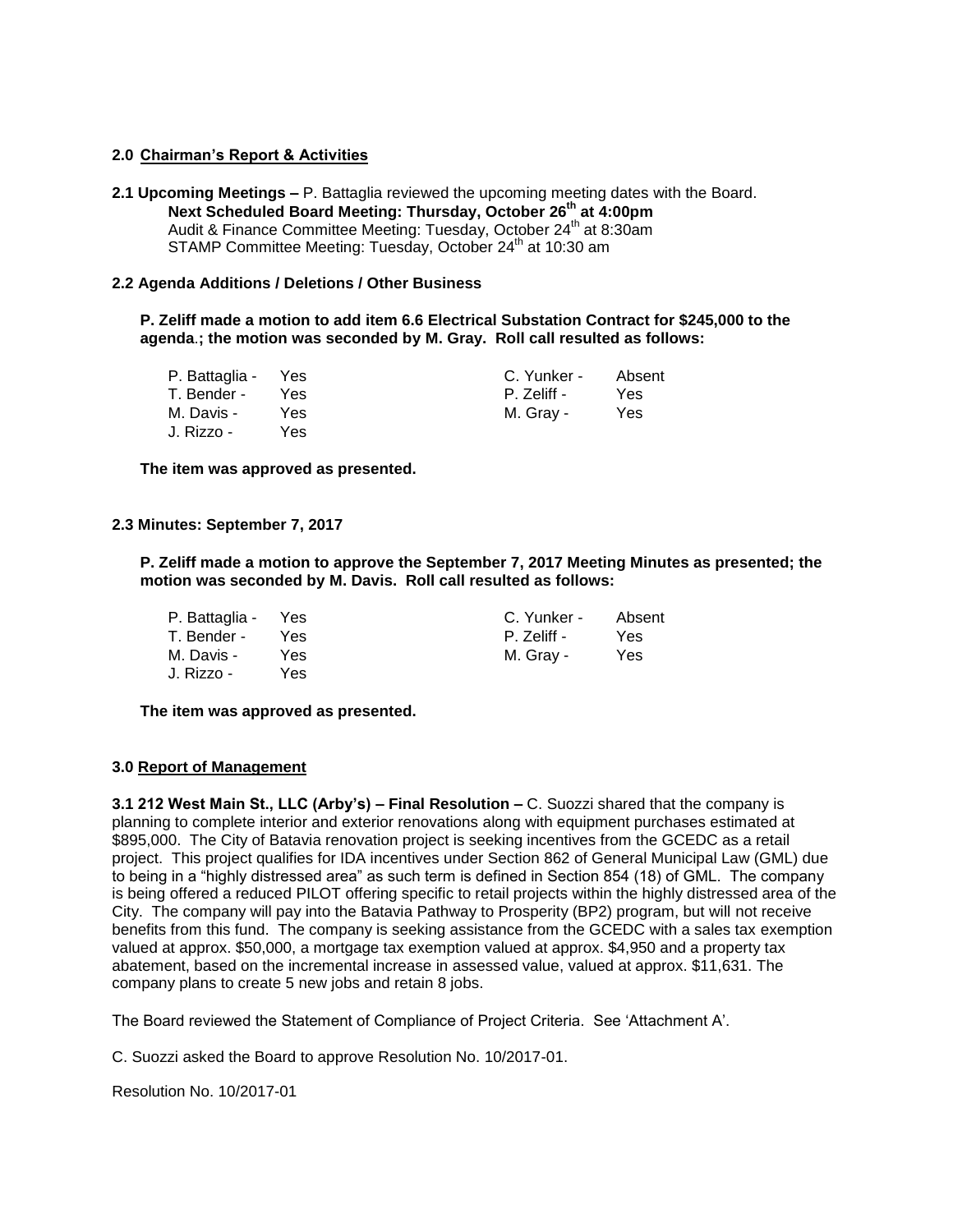RESOLUTION OF THE GENESEE COUNTY INDUSTRIAL DEVELOPMENT AGENCY D/B/A GENESEE COUNTY ECONOMIC DEVELOPMENT CENTER (THE "AGENCY") (i) ACCEPTING AN APPLICATION WITH RESPECT TO A CERTAIN PROJECT, (ii) APPOINTING 212 WEST MAIN STREET, INC. AS AGENT OF THE AGENCY TO UNDERTAKE THE PROJECT, (iii) MAKING A DETERMINATION UNDER ARTICLE 8 OF THE NEW YORK STATE ENVIRONMENTAL CONSERVATION LAW IN CONNECTION WITH THE PROJECT, (iv) AUTHORIZING FINANCIAL ASSISTANCE TO THE COMPANY WITH RESPECT TO THE PROJECT IN THE FORM OF (a) A SALES AND USE TAX EXEMPTION, (b) A PARTIAL REAL PROPERTY TAX ABATEMENT AND (c) AN EXEMPTION FROM MORTGAGE RECORDING TAXES AS AUTHORIZED BY NEW YORK LAW, (v) AUTHORIZING THE EXECUTION AND DELIVERY OF AN AGENT, FINANCIAL ASSISTANCE AND PROJECT AGREEMENT, LEASE AGREEMENT, LEASEBACK AGREEMENT AND TAX AGREEMENT WITH RESPECT TO THE PROJECT, AND (vi) AUTHORIZING THE EXECUTION AND DELIVERY OF A MORTGAGE AND RELATED DOCUMENTS WITH RESPECT TO THE PROJECT.

**P. Zeliff made a motion to approve the 212 West Main St., LLC (Arby's) – Final Resolution No. 10/2017-01 as presented; the motion was seconded by M. Davis. Roll call resulted as follows:**

| P. Battaglia - Yes |      | C. Yunker - | Absent |
|--------------------|------|-------------|--------|
| T. Bender -        | Yes. | P. Zeliff - | Yes    |
| M. Davis -         | Yes. | M. Gray -   | Yes    |
| J. Rizzo -         | Yes. |             |        |

**The item was approved as presented.**

**3.2 6520 N. Lake Rd., LLC (Triple O Mechanical) – Final Resolution –** C. Suozzi shared that the company is seeking to expand their current facility (6,960 sq. ft.) in the Town of Bergen with an addition of a 7,644-sq. ft. warehouse for a total building of 14,604 sq. ft. The company plans to invest approx. \$400,000 and create 1 job and retain 19. The company is seeking assistance from the GCEDC with a exemption valued at approx. \$19,200 and a property tax exemption, based on the incremental increase of assessed value, valued at approx. \$55,114.

The Board reviewed the Statement of Compliance of Project Criteria. See 'Attachment B'.

C. Suozzi asked the Board to approve Resolution No. 10/2017-02.

Resolution No. 10/2017-02

RESOLUTION OF THE GENESEE COUNTY INDUSTRIAL DEVELOPMENT AGENCY D/B/A GENESEE COUNTY ECONOMIC DEVELOPMENT CENTER (THE "AGENCY") (i) ACCEPTING AN APPLICATION WITH RESPECT TO A CERTAIN PROJECT, (ii) APPOINTING 6520 N LAKE RD, LLC AS AGENT OF THE AGENCY TO UNDERTAKE THE PROJECT, (iii) MAKING A DETERMINATION UNDER ARTICLE 8 OF THE NEW YORK STATE ENVIRONMENTAL CONSERVATION LAW IN CONNECTION WITH THE PROJECT, (iv) AUTHORIZING FINANCIAL ASSISTANCE TO THE COMPANY WITH RESPECT TO THE PROJECT IN THE FORM OF (a) A SALES AND USE TAX EXEMPTION AND (b) A PARTIAL REAL PROPERTY TAX ABATEMENT, (v) AUTHORIZING THE EXECUTION AND DELIVERY OF AN AGENT, FINANCIAL ASSISTANCE AND PROJECT AGREEMENT, LEASE AGREEMENT, LEASEBACK AGREEMENT AND TAX AGREEMENT WITH RESPECT TO THE PROJECT, AND (vi) AUTHORIZING THE EXECUTION AND DELIVERY OF RELATED DOCUMENTS WITH RESPECT TO THE PROJECT.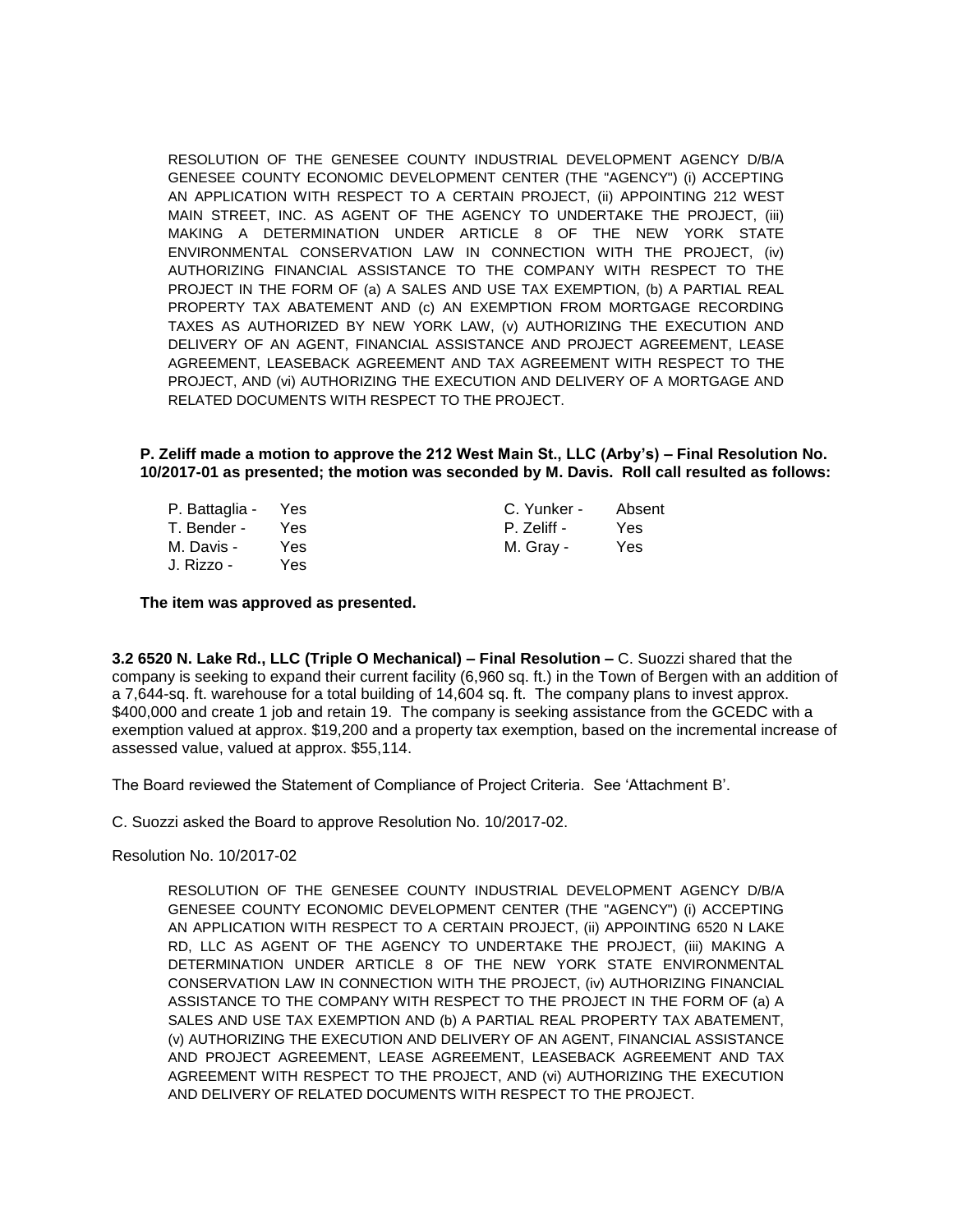**M. Gray made a motion to approve 6520 N. Lake Rd., LLC (Triple O Mechanical) Final Resolution No. 10/2017-02 as presented; the motion was seconded by P. Zeliff. Roll call resulted as follows:**

T. Bender - Yes **P. Zeliff - Yes** M. Davis - Yes M. Gray - Yes J. Rizzo - Yes

P. Battaglia - Yes C. Yunker - Absent

**The item was approved as presented.**

**3.3 Darien Lake Holdings, LLC. – Initial Resolution –** C. Suozzi shared that Darien Lake is planning to construct a new ride for the 2018 season. This ride is still confidential. The company is planning to invest approx. \$4.5M and retain 398 jobs. The company is seeking assistance with a sales tax exemption valued at approx. \$360,000. A public hearing will be held as benefits exceed \$100,000.

C. Suozzi asked the Board to approve Resolution No. 10/2017-03.

Resolution No. 10/2017-03

RESOLUTION OF THE GENESEE COUNTY INDUSTRIAL DEVELOPMENT AGENCY D/B/A GENESEE COUNTY ECONOMIC DEVELOPMENT CENTER (THE "AGENCY") (i) ACCEPTING AN APPLICATION OF WITH RESPECT TO A CERTAIN PROJECT, (ii) AUTHORIZING A PUBLIC HEARING WITH RESPECT TO THE PROJECT, AND (iii) DESCRIBING THE FORMS OF FINANCIAL ASSISTANCE BEING CONTEMPLATED BY THE AGENCY WITH RESPECT TO THE PROJECT.

**P. Zeliff made a motion to approve Darien Lake Holdings, LLC. - Initial Resolution No. 10/2017- 03 as presented; the motion was seconded by J. Rizzo. Roll call resulted as follows:**

| P. Battaglia - Yes |      | C. Yunker - | Absent |
|--------------------|------|-------------|--------|
| T. Bender -        | Yes  | P. Zeliff - | Yes    |
| M. Davis -         | Yes. | M. Grav -   | Yes    |
| J. Rizzo -         | Yes  |             |        |

**The item was approved as presented.**

**3.4 OATKA Milk Products – Initial Resolution –** C. Suozzi shared that OATKA plans to construct a 20,075-sq. ft. expansion of the current plant located at 4815 Ellicott Street in the City of Batavia to address current space restrictions that limit future growth opportunities for the business. The company plans to invest approx. \$4.3M and retain 308 jobs. The company is seeking assistance from the GCEDC with a sales tax exemption valued at approx. \$206,400 and a property tax abatement, based on the incremental increase in assessed value, valued at approx. \$163,813. A public hearing will be held as benefits exceed \$100,000.

C. Suozzi asked the Board to approve Resolution No. 10/2017-04.

Resolution No. 10/2017-04

RESOLUTION OF THE GENESEE COUNTY INDUSTRIAL DEVELOPMENT AGENCY D/B/A GENESEE COUNTY ECONOMIC DEVELOPMENT CENTER (THE "AGENCY") (i) ACCEPTING THE APPLICATION WITH RESPECT TO A CERTAIN PROJECT, (ii) AUTHORIZING A PUBLIC HEARING WITH RESPECT TO THE PROJECT AND (iii) DESCRIBING THE FORMS OF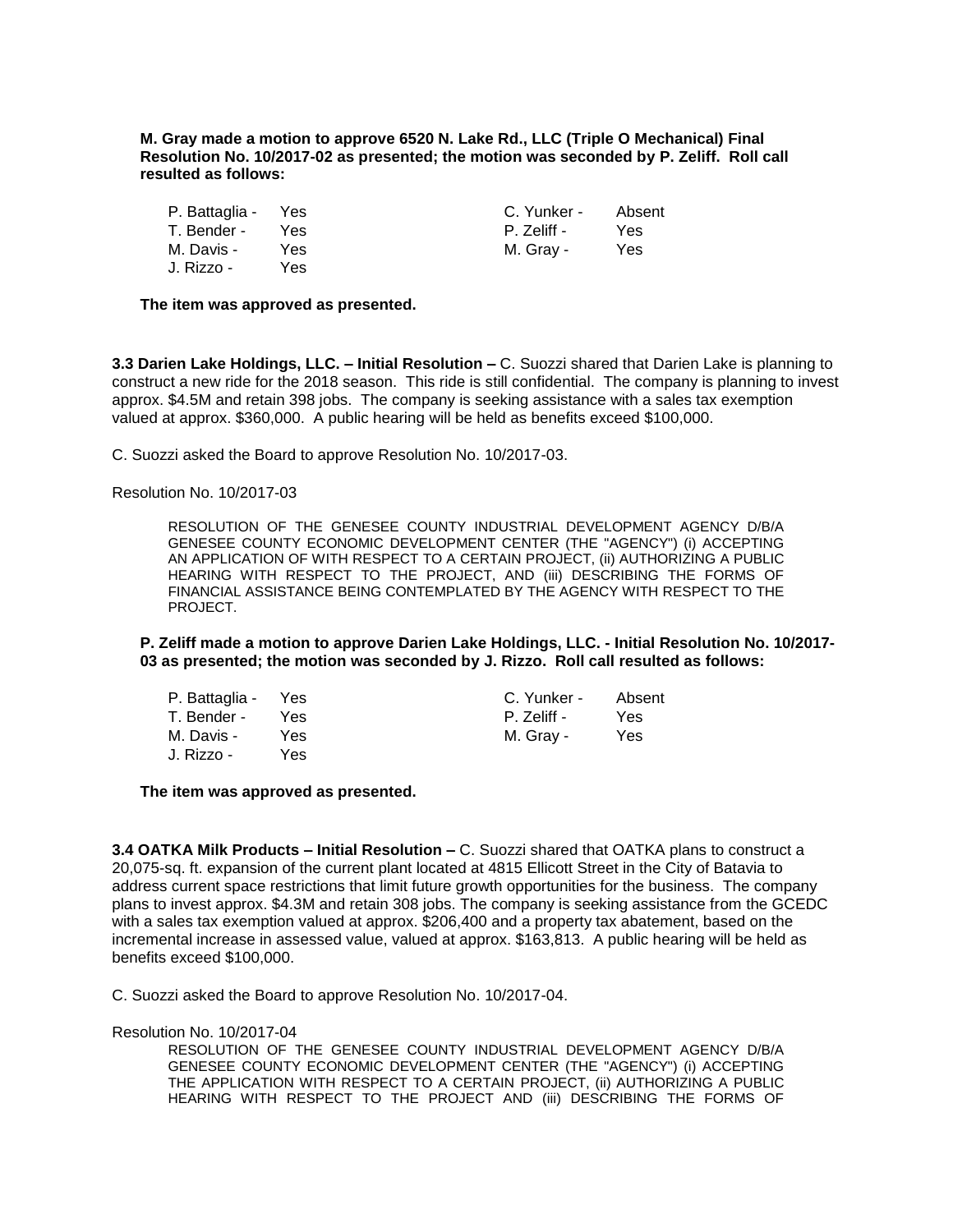FINANCIAL ASSISTANCE BEING CONTEMPLATED BY THE AGENCY WITH RESPECT TO THE PROJECT.

**M. Gray made a motion to approve OATKA Milk Products – Initial Resolution No. 10/2017-04 as presented; the motion was seconded by P. Zeliff. Roll call resulted as follows:**

| P. Battaglia - Yes |         | C. Yunker - | Absent |
|--------------------|---------|-------------|--------|
| T. Bender -        | Yes.    | P. Zeliff - | Yes    |
| M. Davis -         | Abstain | M. Gray -   | Yes    |
| J. Rizzo -         | Yes     |             |        |

### **The item was approved as presented.**

**3.5 Tax Base Analysis –** S. Hyde shared that on Wednesday, September 20<sup>th</sup>, he had the opportunity to present the Agency's annual Tax Base Analysis which looks at the growth in the property tax base through time as it relates to GCEDC supported projects under PILOT agreements. The presentation was made to the Ways & Means Committee of the Genesee County Legislature. 6 of 9 legislators were present at the meeting. He reviewed the presentation with the Board. The major message is our property tax base on the business side of the tax rolls continues to grow considerably given a very active portfolio of PILOTs. Numerous PILOTs have now termed out (expired) and those projects are fully on the taxable side of the tax rolls paying full property taxes. Considerable growth in the tax base has been driven by new construction across the County since our tracking metrics were established in 2004 and significant renovations of existing facilities have occurred as well. We have been conducting this analysis for the last 7 years.

#### **4.0 Audit & Finance Committee – M. Gray**

**4.1 1+3 Budget –** The 1+3 Budget is required to be entered into the NYS Public Authorities Reporting Information System (PARIS) online. It was noted that most line items show a 3% increase year over year unless highlighted. The highlighted numbers are items that could be estimated more accurately. Genesee County contributions were conservatively kept the same over the years. The Economic Development Grant coincides with the Strategic Investments analysis. The PIF grant income and expense follows the PIF schedule. No grant activity is included past 2018. The Committee requested that L. Farrell breakout line 40 into two separate line items, PIF Expense and CBA Pass-Through. This is recommended for approval.

### **M. Gray made a motion to approve the 1+3 Budget as presented; the motion was seconded by P. Zeliff. Roll call resulted as follows:**

| P. Battaglia - Yes |      | C. Yunker - | Absent |
|--------------------|------|-------------|--------|
| T. Bender -        | Yes  | P. Zeliff - | Yes    |
| M. Davis -         | Yes  | M. Gray -   | Yes    |
| J. Rizzo -         | Yes. |             |        |

**The item was approved as presented.**

**4.2 August 2017 Financial Statements –** The August 2017 financial statements were reviewed with the Committee. A brief overview was given; all expenditures were in line with the budget, except as noted. This is recommended for approval.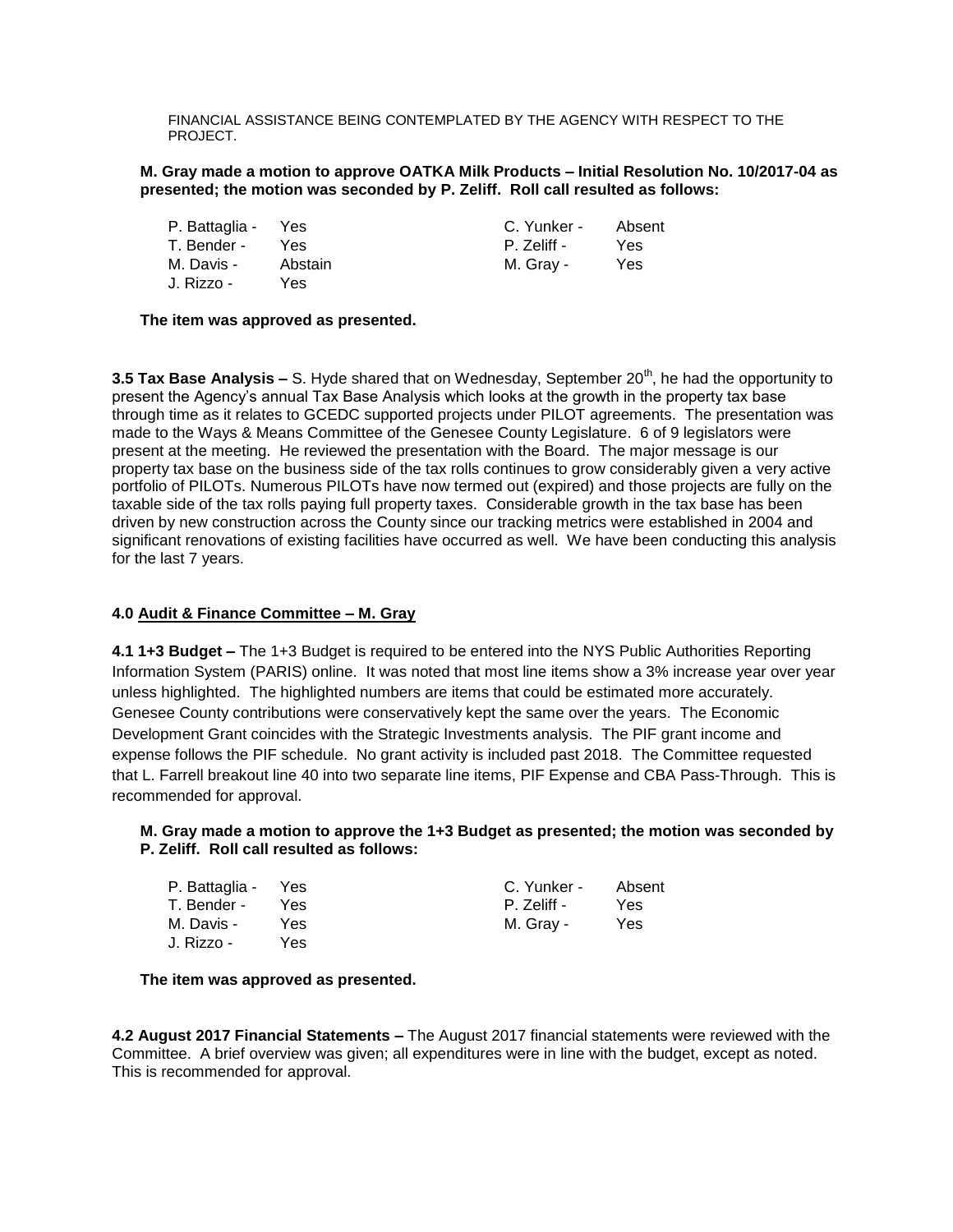**M. Gray made a motion to approve the August 2017 Financial Statements as presented; the motion was seconded by T. Bender. Roll call resulted as follows:**

| P. Battaglia - | Yes  | C. Yunker - | Absent |
|----------------|------|-------------|--------|
| T. Bender -    | Yes. | P. Zeliff - | Yes    |
| M. Davis -     | Yes  | M. Gray -   | Yes    |
| J. Rizzo -     | Yes  |             |        |

**The item was approved as presented.**

**4.3 2018 Land Lease Rates –** M. Masse reviewed the 2018 proposed land lease rates with the Board. He reminded them that the GCEDC saves money not having to hire bush hogging and that farming also helps to eliminate the progression of wetlands. The Committee agreed that the rates should stay the same in 2018, \$60 per acre except if the lease rate was stated in the purchase option agreement. This is recommended for approval.

**C. Yunker made a motion to approve the 2018 Land Lease Rates as presented; the motion was seconded by P. Zeliff. Roll call resulted as follows:**

| P. Battaglia - Yes |      | C. Yunker - | Absent |
|--------------------|------|-------------|--------|
| T. Bender -        | Yes. | P. Zeliff - | Yes    |
| M. Davis -         | Yes. | M. Gray -   | Yes    |
| J. Rizzo -         | Yes. |             |        |

**The item was approved as presented.**

### **5.0 Governance & Nominating Committee – J. Rizzo**

#### **5.1 Nothing at this time**

### **6.0 STAMP Committee – P. Zeliff**

**6.1 Design and Engineering Proposal – 115kV Line Re-Route -** M. Masse shared that as the GCEDC continues to see interest from large companies that would occupy the main manufacturing campus at STAMP, it has become apparent that we should accelerate our timeline for the relocation of the existing 115kv line that bisects the site. On January 14, 2016 the GCEDC Board approved a contract with O'Brien & Gere in the amount of \$133,400 that would be for the design and engineering for transmission line 112 radial tap. The GCEDC has received a quote to complete the line re-route design and engineering around the western edge of the STAMP site to connect back to the 115kV line at the north end of the site. This expenditure will be funded by the \$33M ESD Grant. The Committee is recommending approval of increasing the contract with O'Brien & Gere for a total contract amount of \$245,000 for Re-Routing Transmission Line 112.

**P. Zeliff made a motion to approve an increase to the contract with O'Brien & Gere for a total contract amount of \$245,000 for Design and Engineering for Re-Routing Transmission Line 112 as presented; the motion was seconded M. Gray. Roll call resulted as follows:**

| P. Battaglia - Yes | C. Yunker - | Absent |
|--------------------|-------------|--------|
| T. Bender - Yes    | P. Zeliff - | Yes    |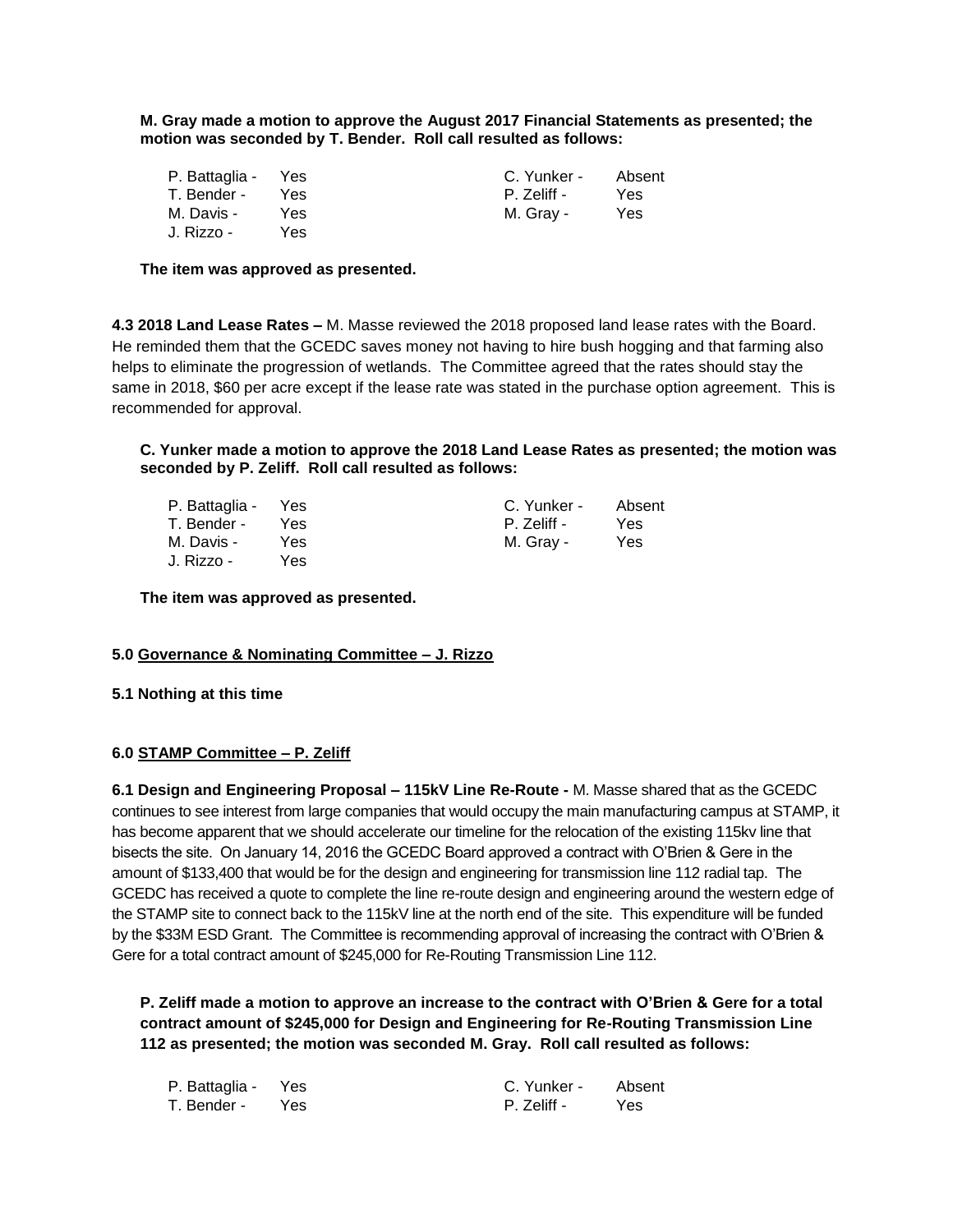| M. Davis - | Yes | M. Gray - | Yes |
|------------|-----|-----------|-----|
| J. Rizzo - | Yes |           |     |

**The item was approved as presented.**

**6.2 Design and Engineering Proposal – Water Line (Pembroke Line) -** M. Masse shared as part of the overall water supply to the STAMP site, the GCEDC has received a proposal from Clark Patterson Lee for design and engineering of 16,900 linear feet of a 12-inch water main. This connection will close the "loop" from where the Town of Alabama's water project ends, to an existing pipe just past the Thruway in Pembroke. This connection will enable an additional 600,000 to 800,000 gallons per day (gpd) of water to be supplied to the STAMP site. This is part of the County's original Phase II water project. This expenditure will be covered by funds secured in connection with a Community Benefit agreement signed with Empire Pipeline. This item was reviewed by the Committee but they were unable to make a recommendation because of a quorum issue.

**P. Zeliff made a motion to approve a contract with Clark Patterson Lee for design and engineering of a water line not to exceed \$275,000 as presented; the motion was seconded M. Davis. Roll call resulted as follows:**

| P. Battaglia - Abstain |      | C. Yunker - | Absent |
|------------------------|------|-------------|--------|
| T. Bender -            | Yes. | P. Zeliff - | Yes    |
| M. Davis -             | Yes. | M. Grav -   | Yes    |
| J. Rizzo -             | Yes  |             |        |

**The item was approved as presented.**

**6.3 Proposal for Phase III Archeological Work -** M. Masse shared that in March of this year, the GCEDC approved a contract with CC Environment & Planning to prepare a Data Recovery Plan (DRP) based on the results of the Phase IIB archeological work completed. That plan reviewed the information gathered at the site, and based on those findings, identified which of those sites would require Phase III archeological work. Phase III consists of removal of all potential artifacts from the areas identified and compliance with section 106 of the National Historic Preservation Act. Once Phase III work has been completed, this will be the final archeological work required on the site. This expenditure will be funded by the \$33M ESD grant. The Committee recommended approval of a contract with CC Environment \* Planning for Phase III Archeological Data Recovery Plan for STAMP not to exceed \$246,369.

**P. Zeliff made a motion to approve a contract with CC Environment & Planning for Phase III Archeological Data Recovery Plan for STAMP not to exceed \$246,369 as presented; the motion was seconded J. Rizzo. Roll call resulted as follows:**

| P. Battaglia - Yes |      | C. Yunker - | Absent |
|--------------------|------|-------------|--------|
| T. Bender -        | Yes. | P. Zeliff - | Yes    |
| M. Davis -         | Yes. | M. Gray -   | Yes    |
| J. Rizzo -         | Yes. |             |        |

**The item was approved as presented.**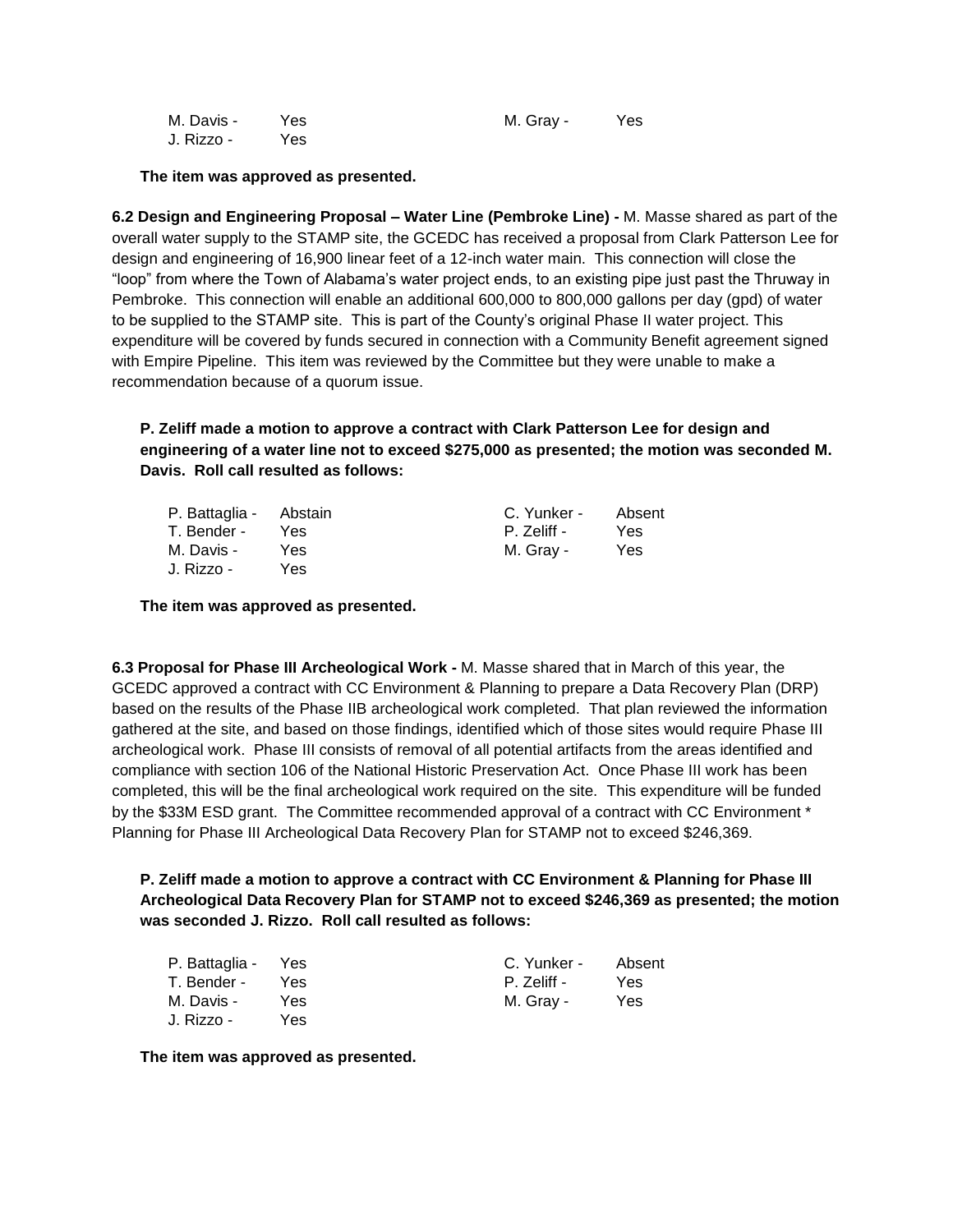**6.4 Cost to File Easements for Water Project -** M. Masse shared as a part of the cost of construction of the Phase I water project, the Town of Alabama has asked the GCEDC to reimburse them for the costs related to the Genesee County Clerk's fees for filing the easements in the amount of \$140. These are the final costs related to the Phase I water easement filings. This will be covered under the \$33M ESD grant. The Committee recommends approval of reimbursing the Town of Alabama costs for filing easements for the water project of \$140.

**P. Zeliff made a motion to approve reimbursing the Town of Alabama costs for filing easements for the water project of \$140 as presented; the motion was seconded J. Rizzo. Roll call resulted as follows:**

| P. Battaglia - Yes |      | C. Yunker - | Absent |
|--------------------|------|-------------|--------|
| T. Bender -        | Yes. | P. Zeliff - | Yes    |
| M. Davis -         | Yes. | M. Gray -   | Yes    |
| J. Rizzo -         | Yes. |             |        |

**The item was approved as presented.**

**6.5 Archeological Monitor from the Seneca Nation -** M. Masse shared as part of the archeological work that is performed at the STAMP site, the Tonawanda Seneca Nation has a monitor on site to help identify any of the artifacts that are found. This expenditure will be funded by the \$33M ESD grant. The Committee recommends approval of up to \$12,000 for the monitoring services.

**P. Zeliff made a motion to approve up to \$12,000 for an Archeological Monitor from the Seneca Nation as presented; the motion was seconded J. Rizzo. Roll call resulted as follows:**

| P. Battaglia - Yes |      | C. Yunker - | Absent |
|--------------------|------|-------------|--------|
| T. Bender -        | Yes. | P. Zeliff - | Yes    |
| M. Davis -         | Yes. | M. Grav -   | Yes    |
| J. Rizzo -         | Yes. |             |        |

**The item was approved as presented.**

**6.6 Electrical Substation Contract for \$245,000 –** Due to time sensitivity it is requested that the Board authorize the STAMP Committee to approve an expenditure of up to \$245,000 (to be funded by the ESD \$33M grant) for design and bid of an electrical substation at the STAMP site.

**P. Zeliff made a motion to approve authorizing the STAMP Committee to approve an expenditure of up to \$245,000 for design and bid of an electrical substation as presented; the motion was seconded M. Gray. Roll call resulted as follows:**

| P. Battaglia - Yes |      | C. Yunker - | Absent |
|--------------------|------|-------------|--------|
| T. Bender -        | Yes. | P. Zeliff - | Yes    |
| M. Davis -         | Yes. | M. Gray -   | Yes    |
| J. Rizzo -         | Yes  |             |        |

**The item was approved as presented.**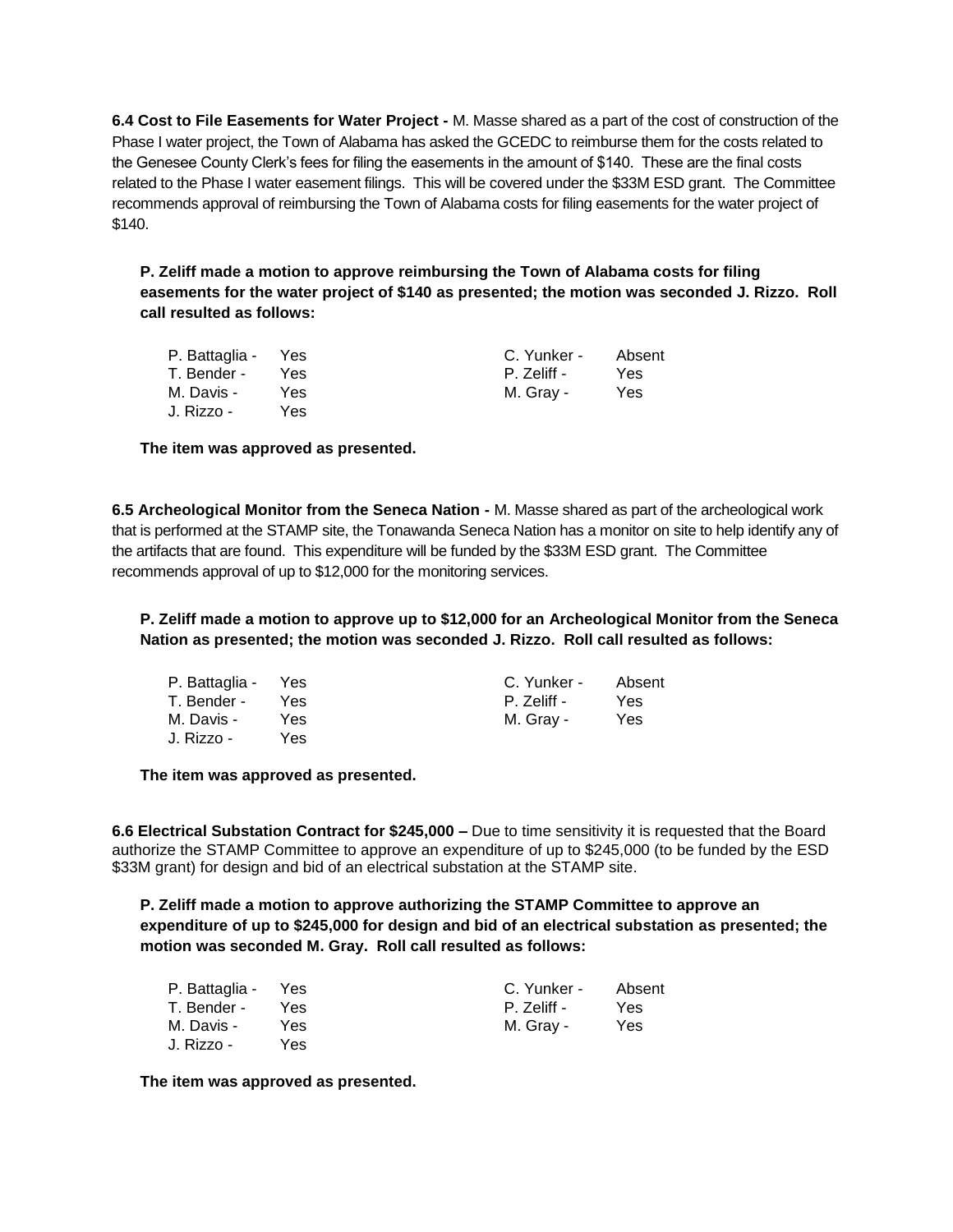## **7.0 Employment & Compensation Committee**

## **7.1 Nothing at this time.**

# **8.0 Other Business**

# **9.0 Adjournment**

As there was no further business, P. Zeliff made a motion to adjourn at 5:15 p.m., which was seconded by M. Gray and passed unanimously.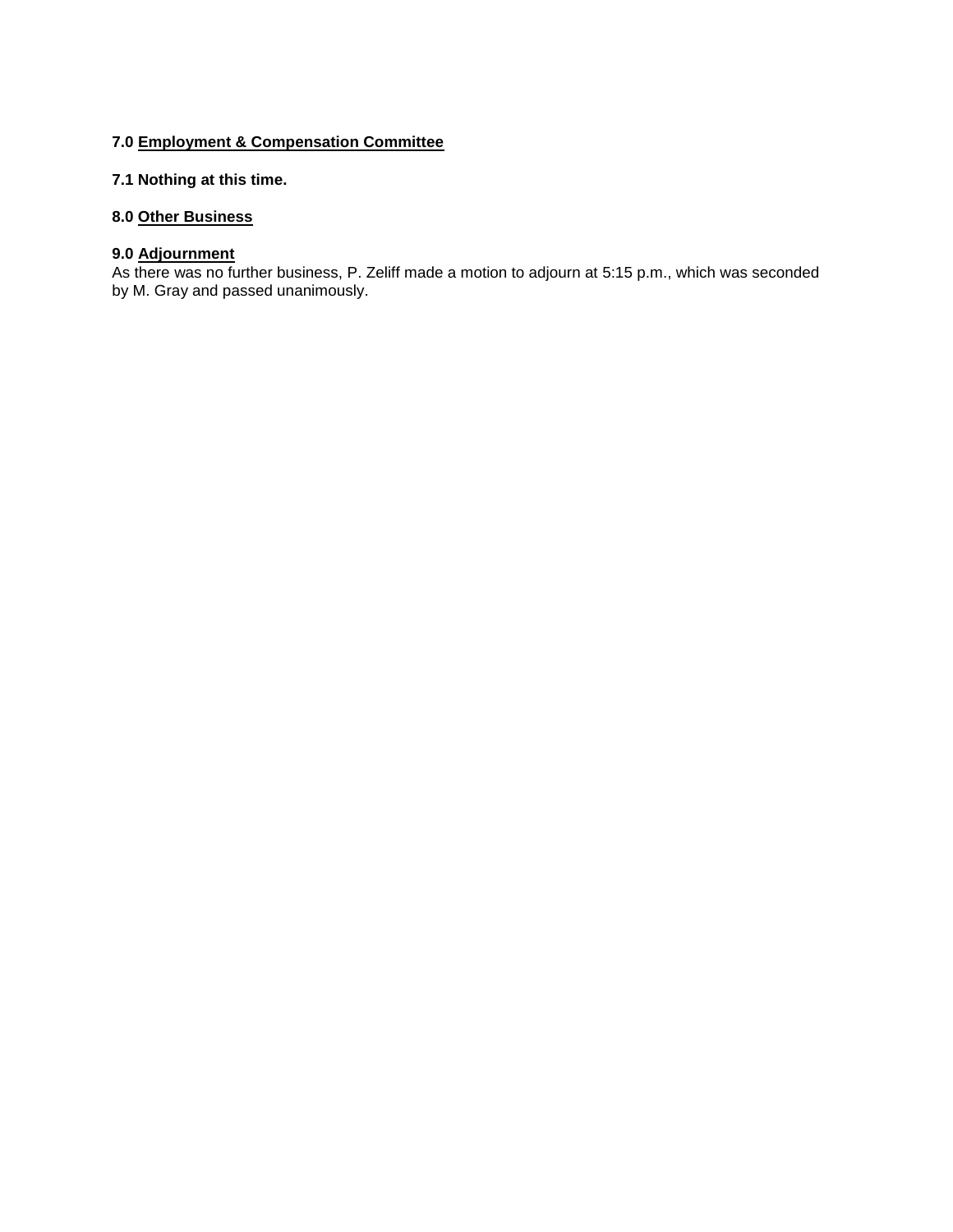

**Attachment A**

**Project Name: 212 West Main St. LLC (Arby's)**

**Board Meeting Date: October 5, 2017**

## **STATEMENT OF COMPLIANCE OF PROJECT CRITERIA LISTED IN UNIFORM TAX EXEMPTION POLICY (UTEP)**

## **PROJECT DESCRIPTION:**

The company is planning on a complete interior and exterior renovation along with equipment purchases estimated at \$895,000. The City of Batavia renovation project is seeking incentives from the GCEDC as a retail project. This project qualifies for IDA incentives under Section 862 of General Municipal Law (GML) due to being in a "Highly Distressed Area" as such term is defined in Section 854 (18) of GML. The company is being offered a reduced PILOT specific to retail projects within the highly distressed area of the city. The company will pay into the Batavia Pathway to Prosperity (BP2) program, but will not receive benefits from this fund.

**Criteria #1 –** The Project pledges to create and/or retain quality, good paying jobs in Genesee County.

**Project details: The project will pledge to create 5 FTE's and retain 8 FTE's at an average salary with benefits starting at \$24,440 per job.**

**Board Discussion: M. Gray made a motion to concur with criteria #1; the motion was seconded P. Zeliff. Roll call resulted as follows:**

| P. Battaglia - | Yes |
|----------------|-----|
| T. Bender -    | Yes |
| M. Davis -     | Yes |
| J. Rizzo -     | Yes |

P. Battage C. Yunker - Absent T. Bender - Yes P. Zeliff - Yes s M. Gray - Yes

**The item was approved as presented.**

Board Concurrence: (YES) NO If no, state justification:

**Criteria #2-** Completion of the Project will enhance the long-term tax base and/or make a significant capital investment.

**Project details: The project will enhance long term tax base with \$895,000 in capital investment. In addition, the project will contribute to the Batavia Pathway to Prosperity (BP2) program.**

**Board Discussion: P. Zeliff made a motion to concur with criteria #2; the motion was seconded M. Davis. Roll call resulted as follows:**

| P. Battaglia - Yes |      | C. Yunker - | Absent |
|--------------------|------|-------------|--------|
| T. Bender -        | Yes. | P. Zeliff - | Yes    |
| M. Davis -         | Yes. | M. Gray -   | Yes    |
| J. Rizzo -         | Yes  |             |        |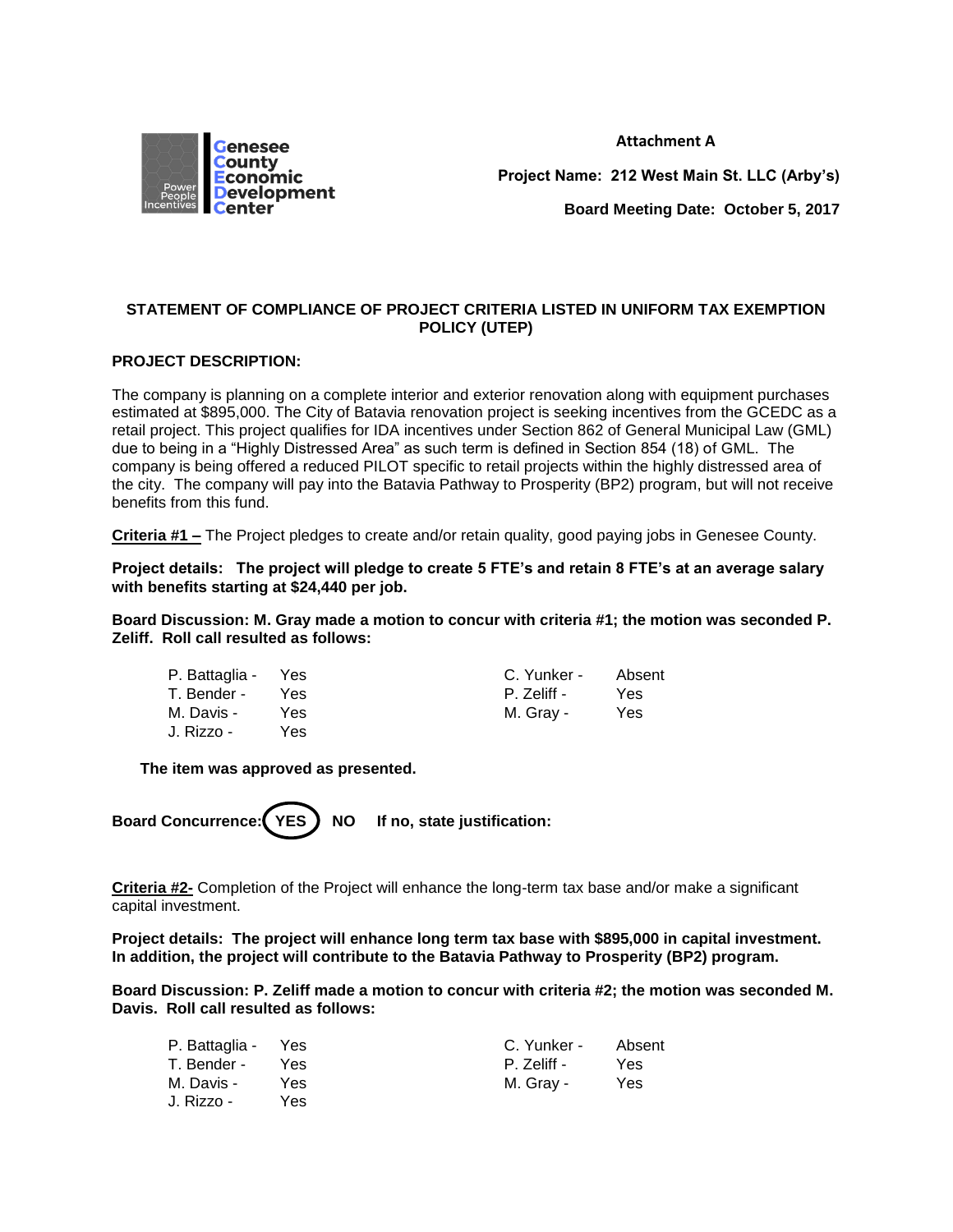## **Attachment A**

**The item was approved as presented.**

Board Concurrence: (YES ) NO If no, state justification:

**Criteria #3-** The Project will contribute towards creating a "liveable community" by providing a valuable product or service that is underserved in Genesee County.

**Project details: N/A**

**Board Discussion:**

**Board Concurrence: YES NO If no, state justification:**

**Criteria #4:** The Board will review the Agency's Fiscal and Economic Impact analysis of the Project to determine if the Project will have a meaningful and positive impact on Genesee County. This calculation will include the estimated value of any tax exemptions to be provided along with the estimated additional sources of revenue for municipalities and school districts that the proposed project may provide.

**Project details: For every \$1 of public benefit the company is investing \$88 into the local economy.**

**Board Discussion: Board Discussion: M. Davis made a motion to concur with criteria #4; the motion was seconded M. . Roll call resulted as follows:**

| P. Battaglia - Yes |            | C. Yunker - | Absent |
|--------------------|------------|-------------|--------|
| T. Bender -        | <b>Yes</b> | P. Zeliff - | Yes    |
| M. Davis -         | Yes.       | M. Grav -   | Yes    |
| J. Rizzo -         | Yes        |             |        |

**The item was approved as presented.**



**Criteria #5:** The Project is included in one of the Agency's strategic industries: Agri-Business and Food Processing, Manufacturing, Advanced Manufacturing and Nano-Enabled Manufacturing, Life Sciences and Medical Device.

**Project details: This is not a strategic industry**

**Board Discussion:**

**Board Concurrence: YES NO If no, state justification:** 

**Criteria #6:** The Project will give a reasonable estimated timeline for the completion of the proposed project.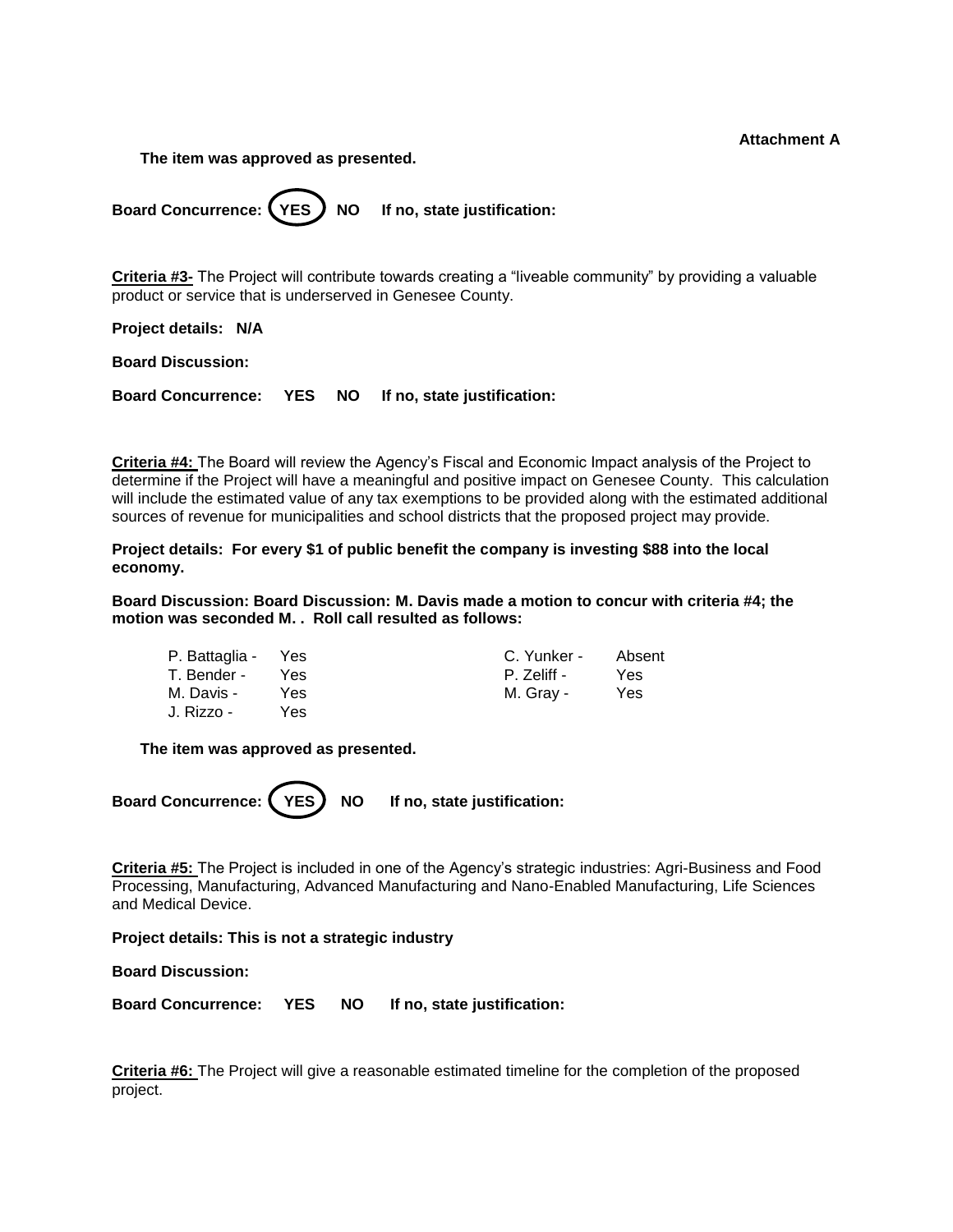**Project details: The project is planned to begin construction in the 4th quarter of 2017 and be in operation by first quarter of 2018.**

**Board Discussion: Board Discussion: M. Gray made a motion to concur with criteria #6; the motion was seconded P. Zeliff. Roll call resulted as follows:**

| P. Battaglia - Yes |      | C. Yunker - | Absent |
|--------------------|------|-------------|--------|
| T. Bender -        | Yes. | P. Zeliff - | Yes    |
| M. Davis -         | Yes. | M. Grav -   | Yes    |
| J. Rizzo -         | Yes  |             |        |

**The item was approved as presented.**

Board Concurrence: (YES) NO If no, state justification: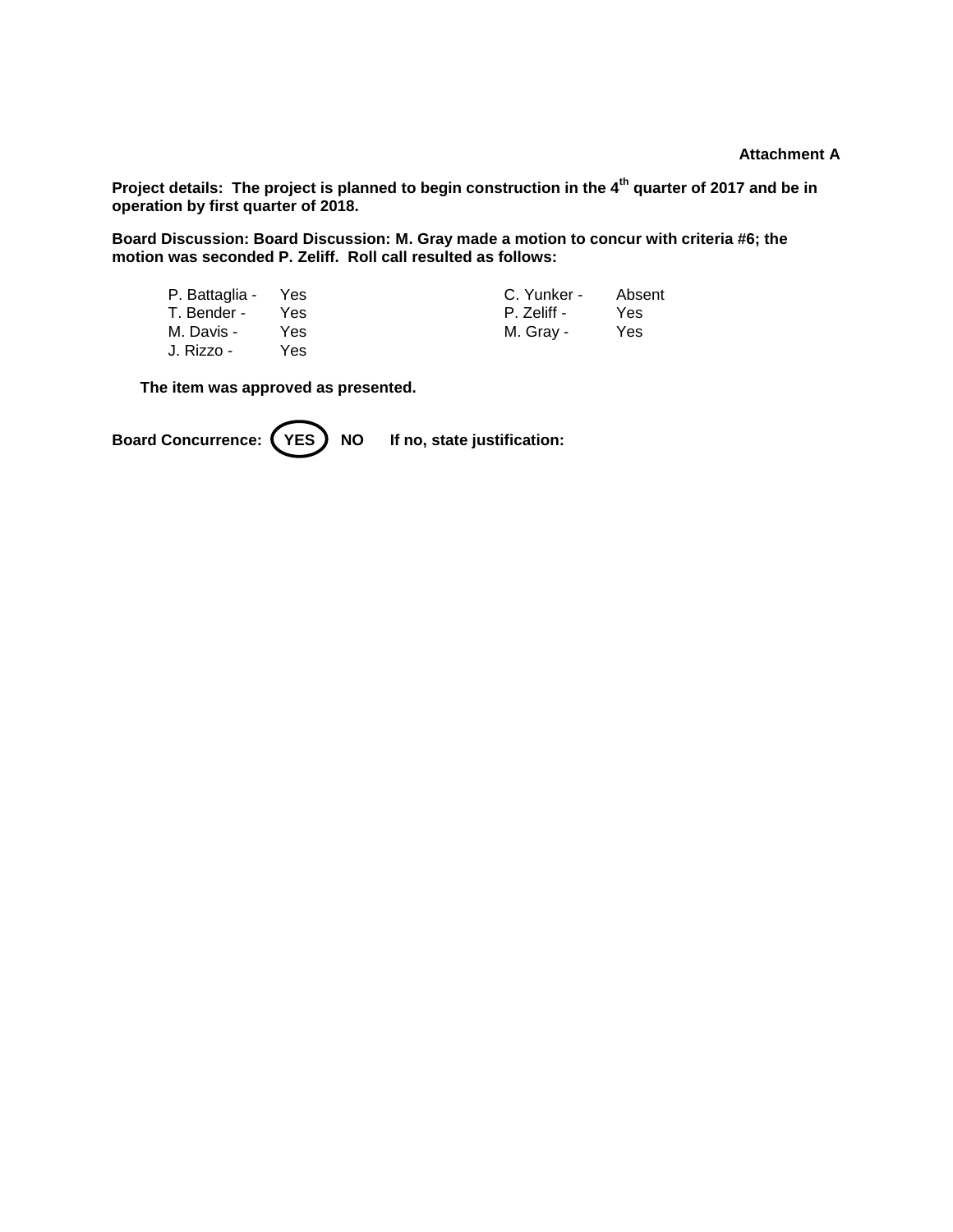**Attachment B**



**Project Name: 6520 N Lake Rd, LLC (Triple O Mechanical)**

**Board Meeting Date: October 5, 2017**

## **STATEMENT OF COMPLIANCE OF PROJECT CRITERIA LISTED IN UNIFORM TAX EXEMPTION POLICY (UTEP)**

### **PROJECT DESCRIPTION:**

The company is seeking to expand their current facility (6,960 sq. ft.) in the Town of Bergen with an addition of a 7,644 sq.ft. warehouse for a total building of 14,604 sq.ft.

**Criteria #1 –** The Project pledges to create and/or retain quality, good paying jobs in Genesee County.

**Project details: The project will create 1 FTE and retain 19 FTE's salary and benefits starting at \$40,000 per job plus benefits.**

**Board Discussion: M. Gray made a motion to concur with criteria #1; the motion was seconded P. Zeliff. Roll call resulted as follows:**

| P. Battaglia - Yes |      | C. Yunker - | Absent |
|--------------------|------|-------------|--------|
| T. Bender -        | Yes. | P. Zeliff - | Yes    |
| M. Davis -         | Yes. | M. Gray -   | Yes    |
| J. Rizzo -         | Yes  |             |        |

**The item was approved as presented.**



**Criteria #2-** Completion of the Project will enhance the long-term tax base and/or make a significant capital investment.

**Project details: The project will enhance long term tax base with \$400,000 in capital investment and addition of 7,644 sq. ft.**

**Board Discussion: P. Zeliff made a motion to concur with criteria #2; the motion was seconded T. Bender. Roll call resulted as follows:**

| P. Battaglia - Yes |      | C. Yunker - | Absent |
|--------------------|------|-------------|--------|
| T. Bender -        | Yes. | P. Zeliff - | Yes    |
| M. Davis -         | Yes. | M. Gray -   | Yes    |
| J. Rizzo -         | Yes  |             |        |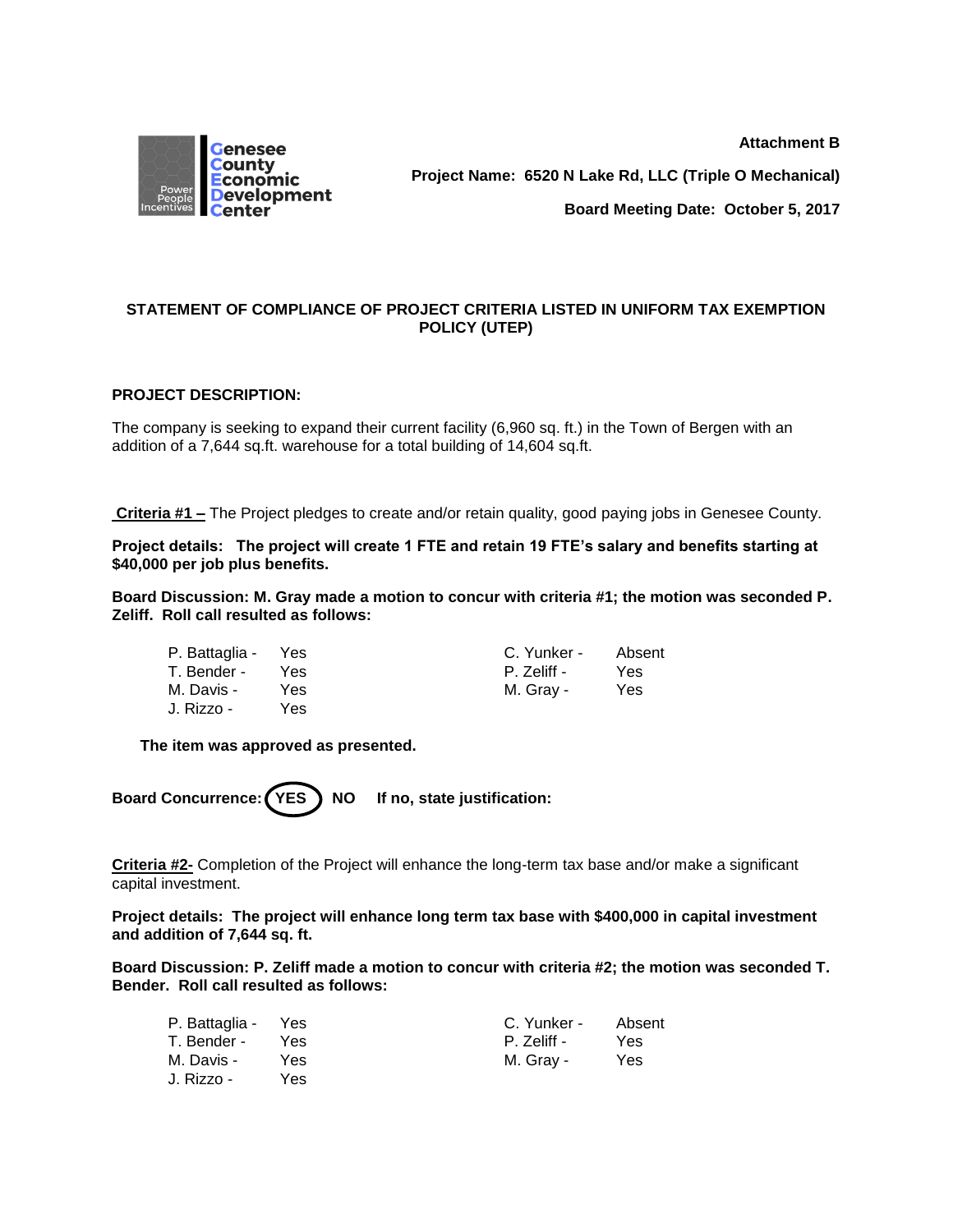**The item was approved as presented.**

**Attachment B**

Board Concurrence: (YES) NO If no, state justification:

**Criteria #3-** The Project will contribute towards creating a "liveable community" by providing a valuable product or service that is underserved in Genesee County.

**Project details: N/A**

**Board Discussion:**

**Board Concurrence: YES NO If no, state justification:**

**Criteria #4:** The Board will review the Agency's Fiscal and Economic Impact analysis of the Project to determine if the Project will have a meaningful and positive impact on Genesee County. This calculation will include the estimated value of any tax exemptions to be provided along with the estimated additional sources of revenue for municipalities and school districts that the proposed project may provide.

**Project details: For every \$1 of public benefit the company is investing \$15 into the local economy.**

**Board Discussion: P. Zeliff made a motion to concur with criteria #4; the motion was seconded M. Davis. Roll call resulted as follows:**

| P. Battaglia - | Yes |
|----------------|-----|
| T. Bender -    | Yes |
| M. Davis -     | Yes |
| J. Rizzo -     | Yes |

**P. Battage C. Yunker - Absent** T. Bender - Yes P. Zeliff - Yes s M. Gray - Yes

**The item was approved as presented.**

Board Concurrence: (YES) NO If no, state justification:

**Criteria #5:** The Project is included in one of the Agency's strategic industries: Agri-Business and Food Processing, Manufacturing, Advanced Manufacturing and Nano-Enabled Manufacturing, Life Sciences and Medical Device.

**Project details: This is not a strategic industry**

**Board Discussion:**

**Board Concurrence: YES NO If no, state justification:** 

**Criteria #6:** The Project will give a reasonable estimated timeline for the completion of the proposed project.